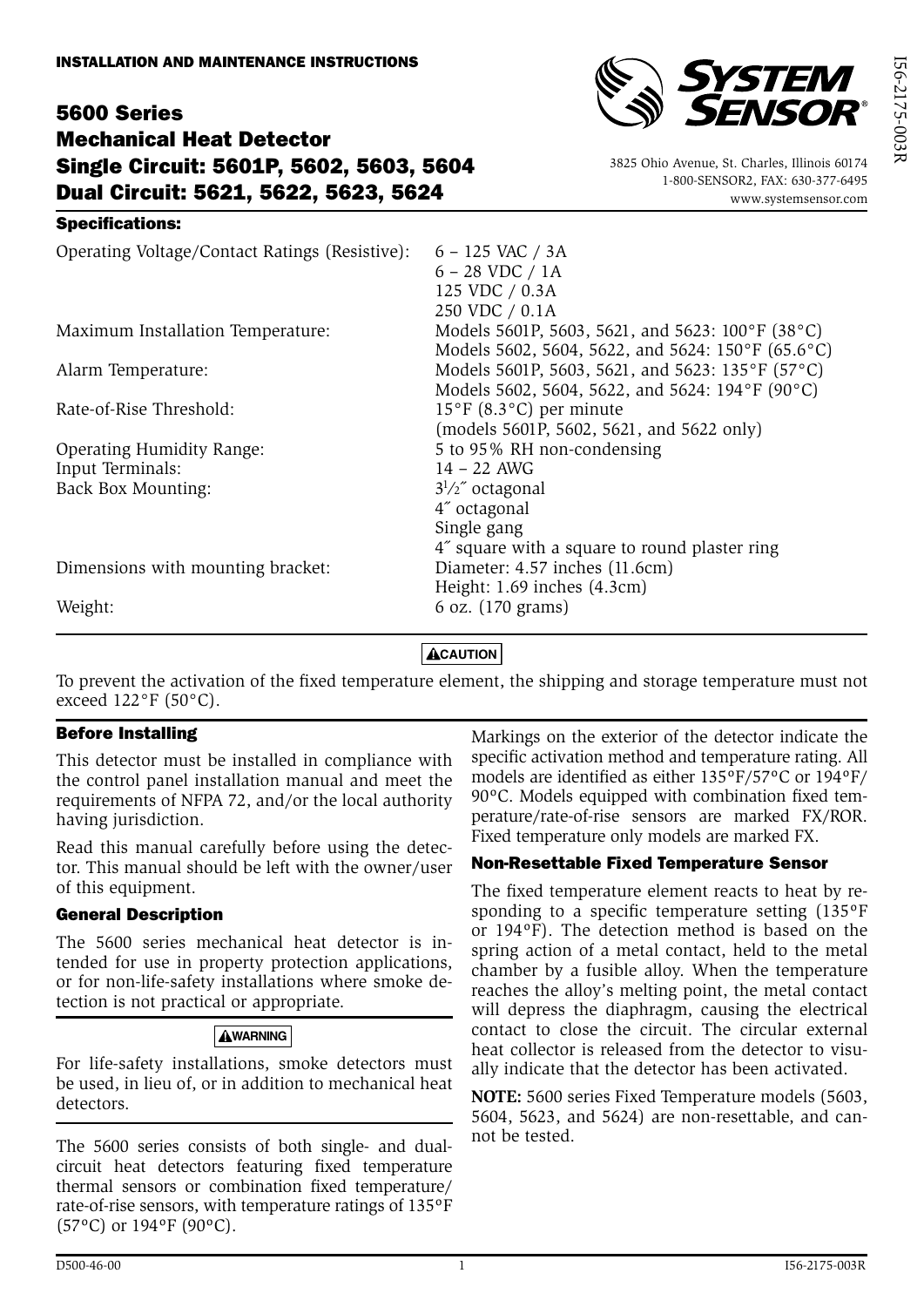Table 1. 5600 Series Mechanical Heat Detectors

| Model | Circuit | Temperature  | <b>Thermal Sensor</b>          | <b>UL Maximum Spacing</b> |
|-------|---------|--------------|--------------------------------|---------------------------|
| No.   |         | Rating       |                                | (10-foot ceiling)         |
| 5601P | Single  | 135°F (57°C) | Fixed Temperature/Rate of Rise | 50-feet x 50-feet         |
| 5602  | Single  | 194°F (90°C) | Fixed Temperature/Rate of Rise | 50-feet x 50-feet         |
| 5603  | Single  | 135°F (57°C) | Fixed Temperature              | 25-feet x 25-feet         |
| 5604  | Single  | 194°F (90°C) | Fixed Temperature              | 25-feet x 25-feet         |
| 5621  | Dual    | 135°F (57°C) | Fixed Temperature/Rate of Rise | $50$ -feet x $50$ -feet   |
| 5622  | Dual    | 194°F (90°C) | Fixed Temperature/Rate of Rise | 50-feet x 50-feet         |
| 5623  | Dual    | 135°F (57°C) | Fixed Temperature              | 25-feet x 25-feet         |
| 5624  | Dual    | 194°F (90°C) | Fixed Temperature              | 25-feet x 25-feet         |

**NOTE:** Refer to NFPA72 guidelines for spacing reductions when ceiling heights exceed 10 feet.

#### FM Classification

RTI ratings are for installations which must comply with FM 3210.

| <b>Heat Detector Type</b>  | <b>RTI Classification</b>             |
|----------------------------|---------------------------------------|
| Fixed $135^{\circ}$ F RTI: | <b>SPECIAL</b>                        |
| RoR and Fixed 135°F RTI:   | ULTRA FAST and SPECIAL (Respectively) |
| Fixed $194^\circ$ F RTI:   | SPECIAL                               |
| RoR and Fixed 194°F RTI:   | ULTRA FAST and SPECIAL (Respectively) |

#### Self-Restoring Rate-of-Rise (ROR) Sensor

The rate-of-rise element responds to a rapid rise of temperature, approximately 15ºF (8.3ºC) per minute. As the temperature rises, the air within the sealed chamber expands. Should the chamber air expand faster than it can escape through the calibrated vent, the diaphragm is depressed, and the electrical contact closes the circuit.

**NOTE:** Only the ROR element of 5600 series combination fixed temperature/ROR models (5601P, 5602, 5621, and 5622) are self-restoring, and may be tested using a hair dryer or heat gun. When testing the ROR element, to prevent the activation of the fixed temperature element, the heat source must not exceed the fixed temperature rating of the detector.

## Mounting Bracket

All 5600 series detectors are equipped with a mounting bracket that includes mounting slots to accommodate single-gang,  $3\frac{1}{2}$  octagonal, and 4" octagonal electrical boxes, as well as 4˝ square boxes equipped with a plaster ring (Figure 1). The mounting bracket is reversible to accommodate flush-mount and surface–mount installations (Figure 2).

#### Wiring Installation Guidelines

All wiring must be installed in compliance with the National Electrical Code, applicable state and local codes, and any special requirements of the local Authority Having Jurisdiction. Proper wire gauges should be used. The conductors used to connect heat detectors to the alarm control panel and accessory devices should be color-coded to reduce the

#### Figure 1. Bracket Mounting Locations:



#### Figure 2. Reversible Mounting Bracket:

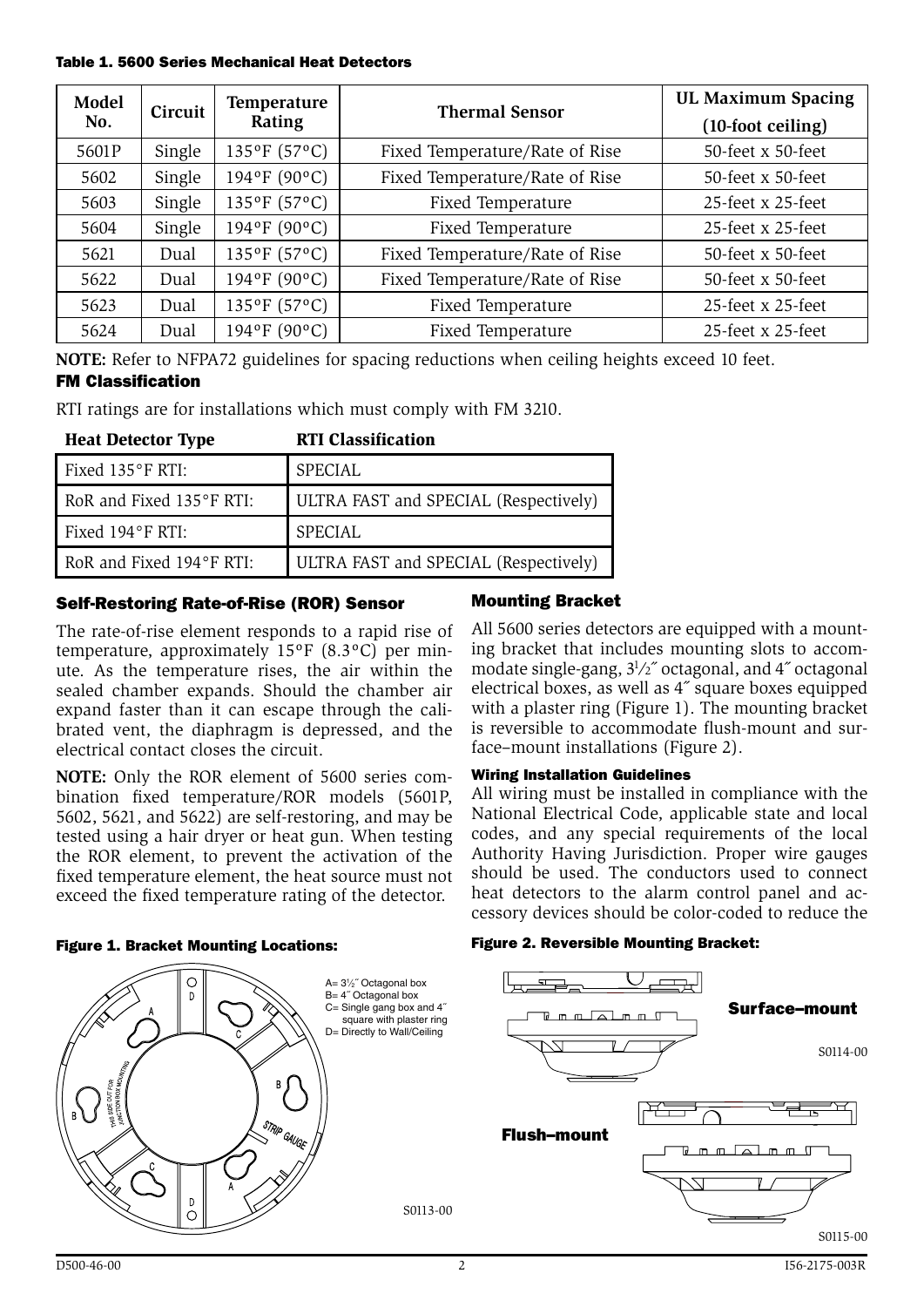likelihood of wiring errors. Improper connections can prevent a system from responding properly in the event of a fire.

The non-polarized screw terminals on the back of the detector will accept 14–22 AWG wire. For best system performance, all wiring should be installed in separate grounded conduit; do not mix fire alarm system wiring in the same conduit as any other electrical wiring. Twisted pair may be used to provide additional protection against extraneous electrical interference.

Wire connections are made by stripping approximately 1⁄4˝ of the insulation from the end of the feed wire, inserting it into the proper base terminal, and tightening the screw to secure the wire in place.

#### Figure 3. Wiring Diagram – Single Circuit Models:

# + – EOL *OR* **Control** Panel







#### Installation

Remove power from the alarm control unit or initiating device circuits before installing detectors.

- 1. Detach the detector from the mounting bracket by rotating the detector 1⁄4 turn counter-clockwise.
- 2. Orient the mounting bracket properly for either a flush- or surface-mount installation (Figure 2).
- 3. Select the pair of mounting holes suitable for the junction box, (Figure 1) and secure the bracket to the box.
- 4. Connect the wires to the detector per Figure 3 or Figure 4, as applicable.
- 5. Place the detector onto the mounting bracket by rotating clockwise. The detector will lock into place with a "click".
- 6. After all detectors have been installed, apply power to the alarm control unit.
- 7. Test each detector as described in Testing.
- 8. Reset all the detectors at the alarm control unit.
- 9. Notify the proper authorities that the system is in operation.

S0240-00